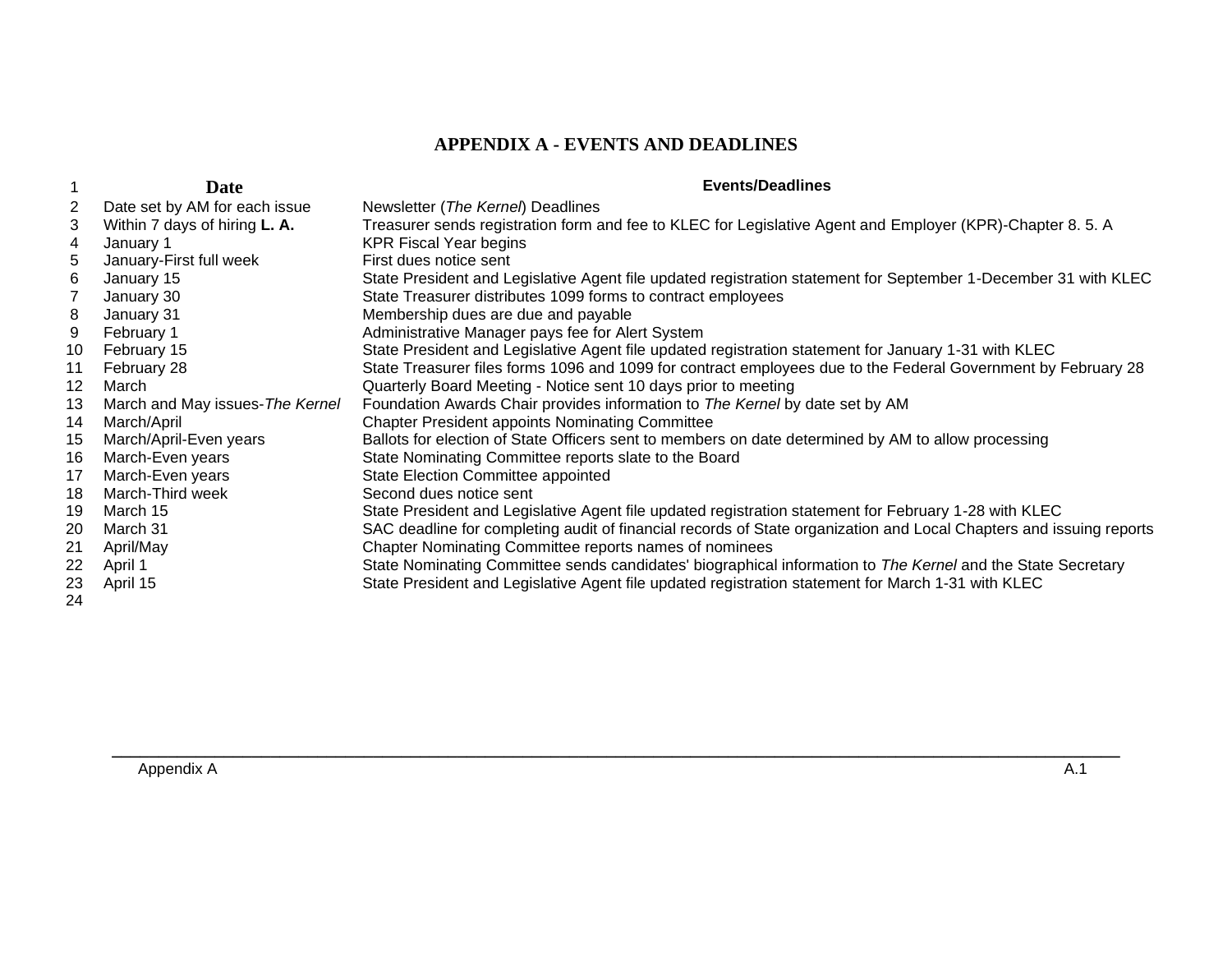## **APPENDIX A - EVENTS AND DEADLINES (continued)**

| 24 | Date                         | <b>Events/Deadlines</b>                                                                                                |
|----|------------------------------|------------------------------------------------------------------------------------------------------------------------|
| 25 | May-Even Years               | Ballots for election of State Officers received by AM by date set by AM                                                |
| 26 | May/June                     | <b>Chapter Election of Officers</b>                                                                                    |
| 27 | May issue-The Kernel         | Foundation Awards Chair provides information to The Kernel by date set by AM                                           |
| 28 | May 15                       | State President and Legislative Agent file updated registration statement for April 1-30 with KLEC                     |
| 29 | May 15                       | State Treasurer files form 990-EZ-short form return for tax-exempt from income tax-due to Federal Government by May 15 |
| 30 | May 31                       | Members' names removed from membership roll if dues are unpaid                                                         |
| 31 | June                         | Quarterly Board Meeting - Notice sent 10 days prior to meeting                                                         |
| 32 | June                         | Quarterly Board Meeting - AM Chair(s) for next AM may be named                                                         |
| 33 | June                         | <b>Annual Meeting</b>                                                                                                  |
| 34 | June                         | Annual Meeting Business Session - AM Chair(s) for next AM may be named                                                 |
| 35 | June-Even Years              | State Officers sworn in at Annual Meeting                                                                              |
| 36 | June 30                      | State Treasurer files annual report with Secretary of State's Office due June 30                                       |
| 37 | June 30                      | Chapter Presidents send to AM Contact Information for new Chapter Officers/Chapter Coordinators/Committee Chairs       |
| 38 | June 30                      | <b>Chapter Officers' Terms End</b>                                                                                     |
| 39 | June 30-Even Years           | State Officers' terms end                                                                                              |
| 40 | July 1                       | <b>Chapter Officers' Terms Begin</b>                                                                                   |
| 41 | July 1-Beginning this date   | Swearing-in and signing of Code of Ethics for new term of respective leaders per Chapter 15, page 15 $\cdot$ 4.        |
| 42 | July 1-First meeting of term | Chapter Officers, Coordinators, and Committee Chairs sworn in                                                          |
| 43 | July 1-Even Years            | State Officers assume office                                                                                           |
| 44 |                              |                                                                                                                        |
| 45 |                              |                                                                                                                        |

**\_\_\_\_\_\_\_\_\_\_\_\_\_\_\_\_\_\_\_\_\_\_\_\_\_\_\_\_\_\_\_\_\_\_\_\_\_\_\_\_\_\_\_\_\_\_\_\_\_\_\_\_\_\_\_\_\_\_\_\_\_\_\_\_\_\_\_\_\_\_\_\_\_\_\_\_\_\_\_\_\_\_\_\_\_\_\_\_\_\_\_\_\_\_\_\_\_\_\_\_\_\_\_\_\_\_\_\_**